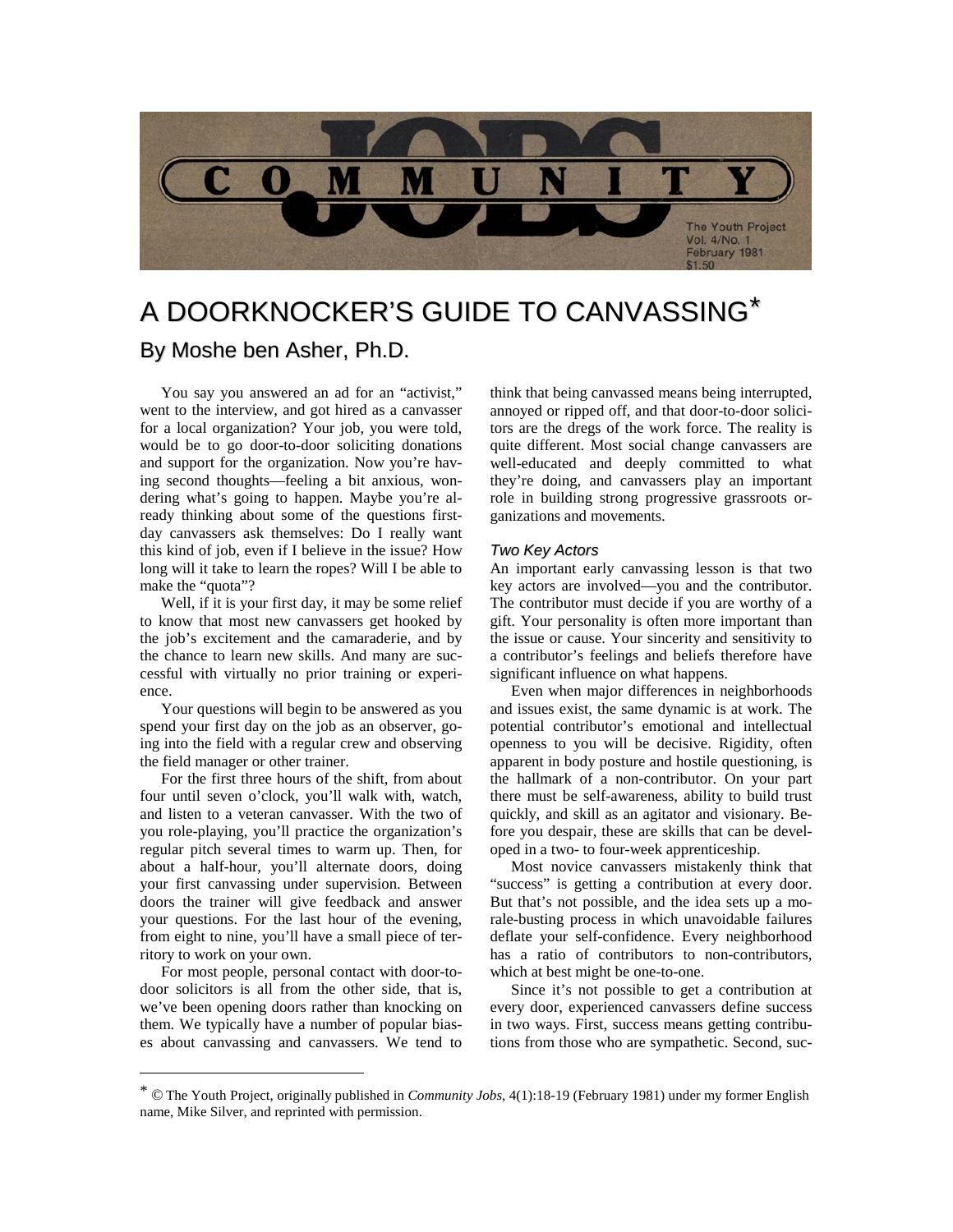cess means efficiently determining that someone is *not* going to make a contribution and ending the contact with minimum investment, say within 20 or 30 seconds. The conservation of energy is crucial, because your vitality and self-confidence are then saved for "qualified" contributors.

#### *Knowledge and Skill Basics*

Beyond knowing how to define success, productive canvassing requires knowledge and skill in three basic areas: pacing energy output, quick and accurate decisions on the qualifications of potential contributors, and keeping up morale.

Resentment-rush canvassing is symptomatic of pacing problems. When people at the door are patronizing and condescending—looking down their collective noses—and your energy is low, abuse and rejection can lead to resentment. This, in turn, can lead to mistakes and frantic attempts to catch up and make quota.

Pacing yourself means regulating the use of your energy over time, to be up for unexpected pressures and demands. Seasoned canvassers consciously conserve physical and emotional energy, not only on the job but generally. Not surprisingly, this takes self-discipline. Initially, you may have to consciously pace yourself, but good habits can be developed, and they'll pay off in the long run.

At the door you'll face decisions about the qualifications of potential contributors. You have to judge, according to how your pitch is received, whether to continue investing your time and energy, given your perception of the likelihood for success. It's best to cut losses when an exorbitant investment offers only an uncertain probability for success.

Decisions about the qualifications of contributors, however, are not only about whether to proceed but *how*. You have to decide which issues to emphasize and which organizational actions to use as illustrations of victories or accomplishments.

Arguments are unproductive, particularly with people who raise endless and mindless objections instead of openly showing their distrust, disagreement, or general lack of interest in social change. The idea is not to convince people but to give them a chance to agree by answering their genuine questions and concerns.

Your self-awareness and ability to stay sensitive to verbal and visual cues form a channel for perceiving contributors' positions and feelings on issues. The objective is to measure the potential for a contribution against your past experience: you want to qualify people and get a contribution or, if they are not good prospects, to quickly cut losses and move on.

Once you decide to end a contact, act immediately by making a courteous but direct request for a contribution. When it's refused, excuse yourself and be on your way.

The failure to consciously qualify contributors has led many novice canvassers (and some veterans) to mistakenly accept an invitation to enter a home. Once a contributor is qualified in your mind, taking more time to talk in the home is okay. But entering a home without first qualifying a contributor usually ends in lost time and energy—spending five to 15 minutes inside only to find the contribution fizzled.

Another common qualifying error is the unwarranted interpretation of "no" answers as final. An acknowledged master of persuasion once pointed out that "every 'no' is a silent plea to be shown how or why to say 'yes'."

For instance, when people in middle- or upperincome brackets claim financial hardship in refusing to contribute, it's senseless to argue that they can really afford the expense. A better approach is to momentarily ignore the turndown and instead talk about how the organization won a recent victory or is starting a new service; or to reinforce the idea that small contributions—one dollar or even pocket change—are appreciated.

Relevant reasons and means for desired actions are more helpful than arguments. But when all is said and done, firm refusals—repeated one or more times—justify cutting losses.

Because of the potential for personal abuse and rejection, anxiety is probably at its highest when you knock on the door. Self-confidence is also put to the test when you decide to cut losses with a non-contributor after making a big investment, particularly if you've had a run of back-to-back rejections.

There is no formula for recovering your selfconfidence. Individuals work out personal techniques, although it's critical to find a way to ventilate feelings. Some canvassers simply take time out, forget about making quota, and allow themselves to relax and let feelings dissipate; others get relief by swearing at their tormentors, unfortunately (for the organization) sometimes within earshot; some pray or meditate for a few minutes; and for some, physical activity (one canvasser actually runs around the block) does the trick.

Morale can also be managed through ideology. In practice we redefine the meanings of punishing events with ideologies that are grounded in profession, organization, social movement, class, etc. Canvassers need not to take bad experiences at the door—being insulted, patronized, or harassed—as "curses," or good ones as "blessings." Both may be accepted as the inescapable challenges implicit in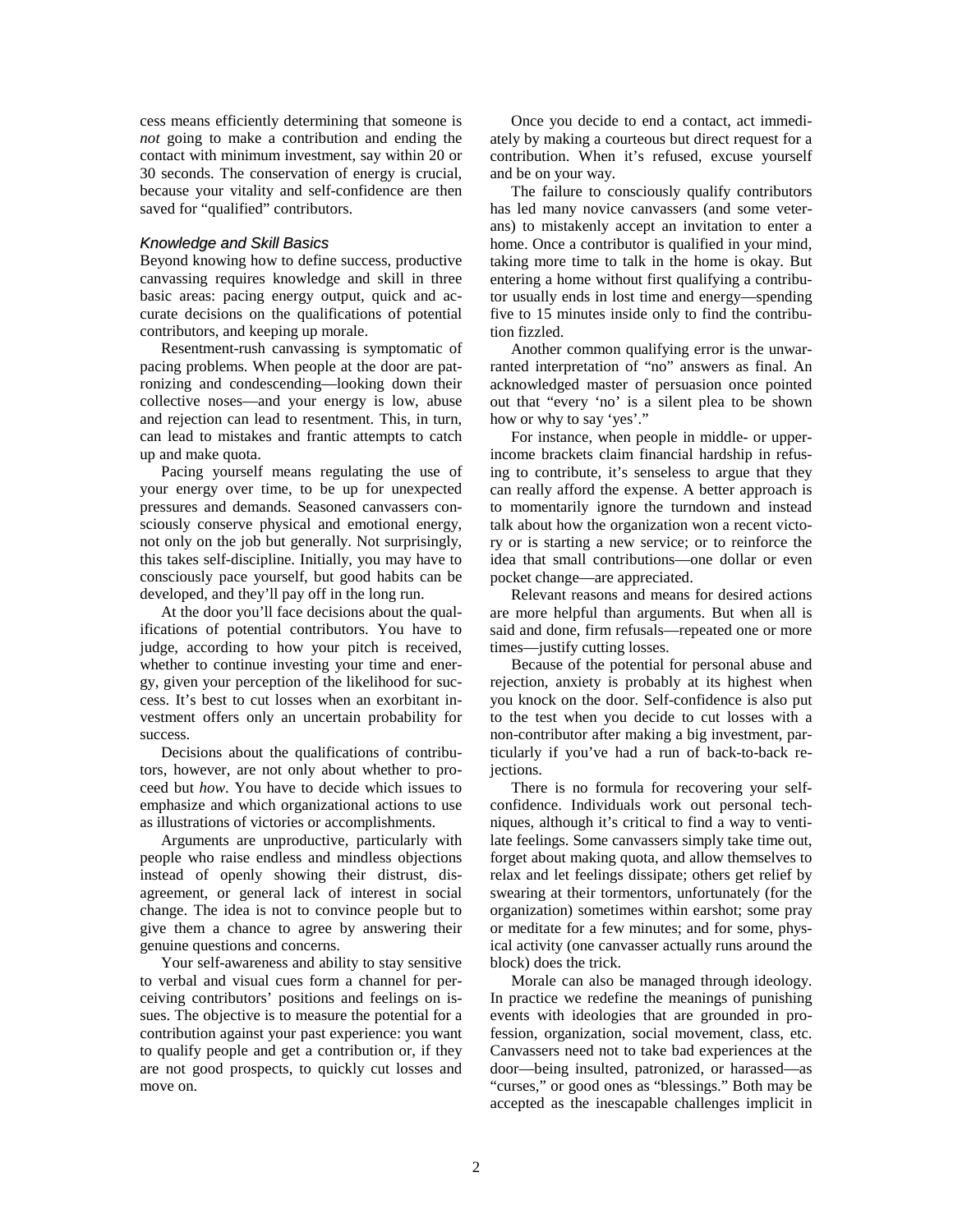working for your own brand of social justice. Taking rejection as a curse stimulates resentment and breaks down morale, and treating contributors as blessings can create a euphoria of over-confidence that also compounds morale problems. But by ideologically defining these events as part of the day-today *challenge*, a sense of achievement follows every encounter.

#### *Parts of the Pitch*

The pitch is your stock in trade. It excites people by telling the organization's success story and by conveying a vision of a better future. When pitching people you aim to create a sense of a new reality a world in which powerlessness and alienation are replaced by a potent democratic organization, a weapon to fight for political, economic, and social justice. Your doorknocking pitch is usually the citizen's first face-to-face contact in the process.

Your pitch should have seven parts: identification, credentialing, diversion, agitation, visionmaking, closure, and escalation.

*Identification* involves introducing yourself by name, hopefully with friendliness and sincerity, and is essential at the beginning of the pitch to establish a personal interaction, to avoid being perceived as "flat" or two-dimensional, somehow not human.

*Credentialing* begins with a statement that identifies your organization, such as "I'm working with the Citizens Action League—we're fighting to lower utility rates and property taxes." This may be enough legitimization for some contributors. Others may doubt your integrity of the organization's and say things like, "I've never heard of your organization before," or "Where is your organization located?" Or they may ignore the pitch altogether and scrutinize your I.D. card, police permit, or other papers on your clipboard. They want more to know more about your credentials.

*Diversion* gambits are found throughout political, commercial, and religious canvassing. Their purpose is to gain time and interest and to avoid being turned down without a hearing. Encyclopedia and vacuum cleaner salespeople are notorious for getting into homes with the ruse of surveying advertising effectiveness or by giving away free samples. Religious canvassers hand out free literature as a diversion. Nonpartisan political action organizations use petitions, which, when targeted to influence legislators and bureaucrats, can also be a genuine political tool. The procedure is to present the petition and then, while it's being examined, launch into the pitch.

*Agitation* is fundamental to successful canvassing. You try to imagine the other person's experience of injuries and injustices, and replay it in story-telling language. By telling short anecdotes that highlight key issues, you tap feelings—resentment is usually close to the surface—and uncover the motivation necessary for a contribution. More than passing along abstract data, effective agitation discovers the personal meanings of issues, emphasizing the emotional content for each individual.

*Vision-making* is the foundation of a successful pitch, the underpinning of a contributor's conviction that things can actually change. Following agitation, when a prospective contributor asks "What can be done?" or says "You can't fight the people downtown," your job is to point out not only the past accomplishments of the organization but its vision for the future. The vision is not a vague hope for "democracy" or "economic justice"—these are of course are our core ideals—but for specific goals, sometimes far in the future, that follow from feasible strategies and tactics for their attainment.

*Closure* is that part of the pitch designed to get an overt commitment, usually a contribution or a signed pledge. Your decisions about when to close and how much money to ask for are likely to cast the final outcome.

A desirable pre-closing step is to set up an expectation for the close very early in the pitch by mentioning "a small contribution" and then, without pause, moving on. Later, when the close is made, the contributor is not surprised to be asked for money, expects it in fact, and reacts positively.

The rule for amounts is to be specific and give an acceptable range—"from \$5 to \$15 [ca. 1976], whatever you can help with today." Remember, people frequently do what they think others are doing or what they think others expect of them, so keep your expectations relatively high and keep larger checks visible at the top of your clipboard.

*Escalation* is often the pivotal factor in how much income your canvassing produces. You must decide if and when to ask for a larger contribution—say to promote a \$15 subscription to your organization's newsletter. The decision to escalate usually comes late in the pitch, when you're more certain of the contribution. A common flub when escalating is to bring up first the financial burden, that is, the larger contribution required, rather than the benefit or incentive to make it. Using the newsletter example, it's best to first describe it as something practical or enjoyable, then to talk about its availability for a \$15 contribution.

While you'll undoubtedly start your pitch by identifying yourself, from then on there's no consistent order or fixed style of delivery suited to all settings and situations. Experience will teach you what to emphasize, when and how much, as well as what to play down or leave out entirely.